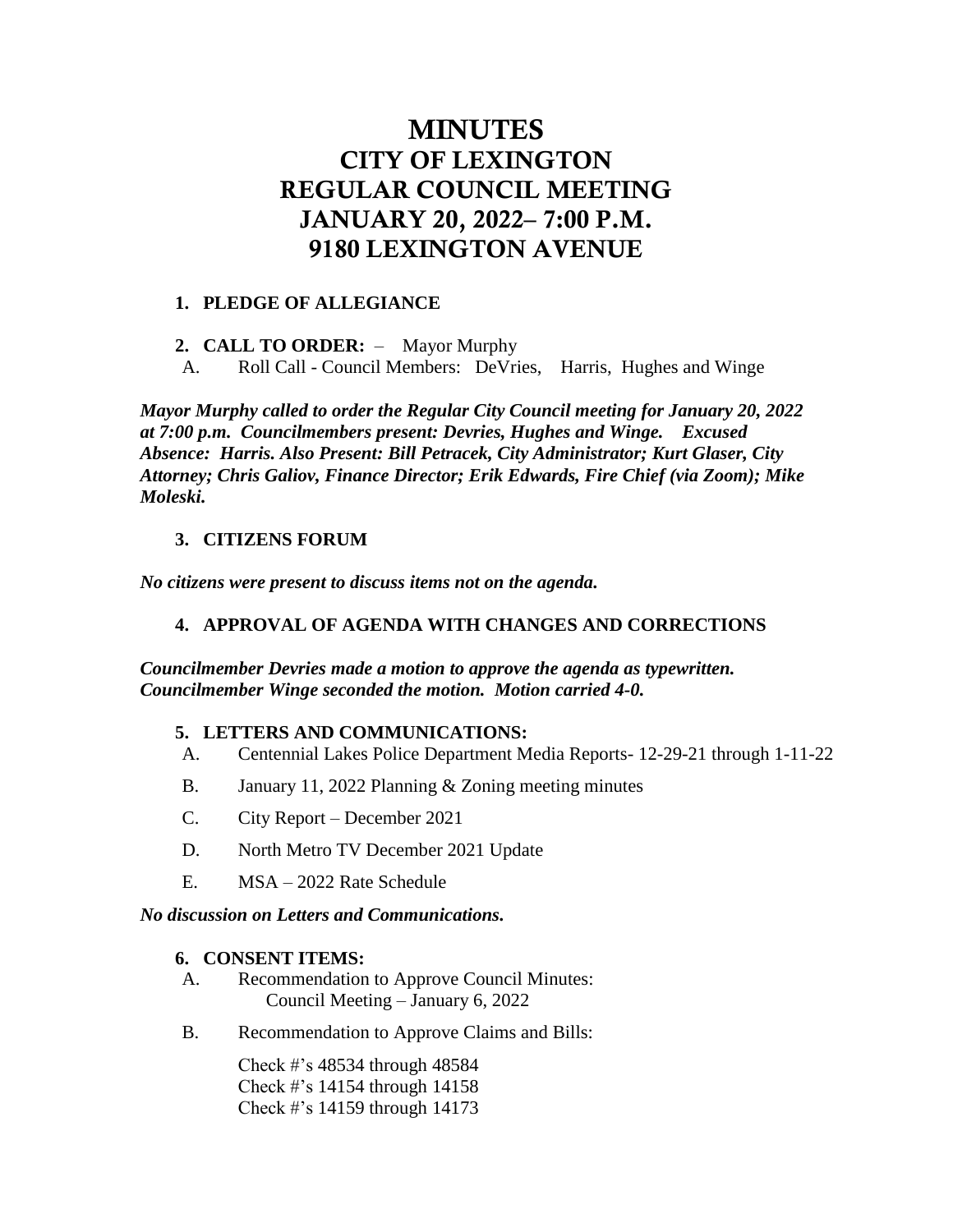Check #'s 14176 through 14185

- C. Financial Reports
	- Cash Balances
	- Fund Summary Budget to Actual

*Councilmember Winge made a motion to approve the consent agenda items. Councilmember Devries seconded the motion. Motion carried 4-0.*

## **7. ACTION ITEMS:**

A. Recommendation to approve Mike Maleski as Assistant Fire Chief with

enclosed salary

*Fire Chief Erik Edwards (via Zoom) provided an explanation for bringing back former fire fighter Mike Moleski to be his assistant fire chief. Discussion ensued.* 

*Councilmember Devries made a motion to approve Mike Maleski as Assistant Fire Chief with enclosed salary. Councilmember Winge seconded the motion. Motion carried 4-0.* 

B. Recommendation to approve Joint Powers Agreement for the Reconstruction

of Hamline Avenue from 97<sup>th</sup> Lane to Edgewood Road in the Cities of Blaine

and Lexington

*Councilmember Hughes made a motion to approve Joint Powers Agreement for the Reconstruction of Hamline Avenue from 97th Lane to Edgewood Road in the Cities of Blaine and Lexington. Councilmember Devries seconded the motion. Motion carried 4-0.* 

C. Recommendation to approve Resolution NO. 22-07 A Resolution Adopting

the Local Water Management Plan

*Claire Michelson, MSA Consultants, provided an overview of the Local Water Management Plan. She explained that this would be the last component of the 2040 Comprehensive Plan to satisfy the Metropolitan Council's requirements for adoption of the document. Discussion ensued.*

*Councilmember Hughes made a motion to approve Resolution NO. 22-07 A Resolution Adopting the Local Water Management Plan. Councilmember Winge seconded the motion. Motion carried 4-0.* 

D. 2<sup>nd</sup> Reading of Ordinance NO. 22-01 An Ordinance Revising Zoning with

Recommendation to approve said Ordinance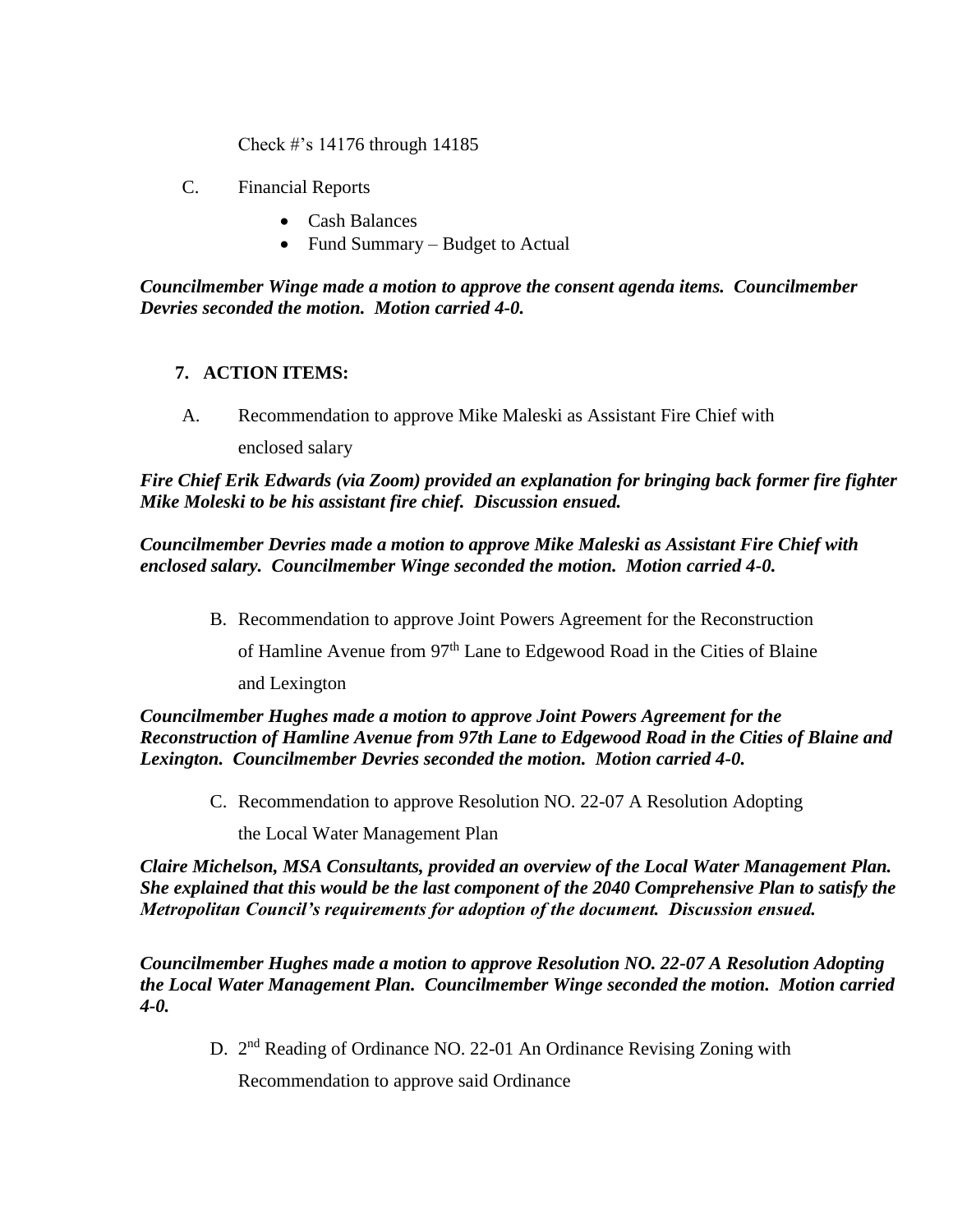*Attorney Glaser provided a brief overview of Ordinance No. 22-01.*

*Councilmember Hughes made a motion to approve Ordinance NO. 22-01 An Ordinance Revising Zoning. Councilmember Winge seconded the motion. Motion carried 4-0.* 

E. 2<sup>nd</sup> Reading of Ordinance NO. 22-02 An Ordinance Revising Stormwater

Management and Recommendation to approve said Ordinance

*Attorney Glaser provided an overview of Ordinance No. 22-02.*

## *Councilmember Devries made a motion to approve Ordinance NO. 22-02 An Ordinance Revising Stormwater Management. Councilmember Winge seconded the motion. Motion carried 4-0.*

F. Recommendation to approve Resolution NO. 22-08 A Resolution of the City

Council of Lexington Minnesota, approving Summary Publication of

**Ordinance** 

#### *Councilmember Winge made a motion to approve Resolution NO. 22-08 A Resolution of the City Council of Lexington Minnesota, approving Summary Publication of Ordinance. Councilmember Devries seconded the motion. Motion carried 4-0.*

G. Recommendation to approve Resolution NO. 22-09 A Resolution Supporting

Healthcare Freedom, Freedom of Choice, and Where Businesses Are

Empowered With Choice and Citizens Are Treated Equally

## *Mayor Murphy provided an explanation for his proposing Resolution No. 22-09. Discussion ensued.*

*Councilmember Devries made a motion to approve Resolution NO. 22-09 A Resolution Supporting Healthcare Freedom, Freedom of Choice, and Where Businesses Are Empowered With Choice and Citizens Are Treated Equally. Councilmember Winge seconded the motion. Motion carried 4- 0.* 

H. Recommendation to approve Proclamation of the City of Lexington –

Declaring January 23-29, 2022 as "School Choice Week" in Lexington

*Councilmember Winge made a motion to approve Proclamation of the City of Lexington – Declaring January 23-29, 2022 as "School Choice Week" in Lexington. Councilmember Hughes seconded the motion. Motion carried 4-0.* 

I. Recommendation to approve Travel Reimbursement Policy

*Councilmember Winge made a motion to approve Travel Reimbursement Policy. Councilmember Hughes seconded the motion. Motion carried 4-0.*